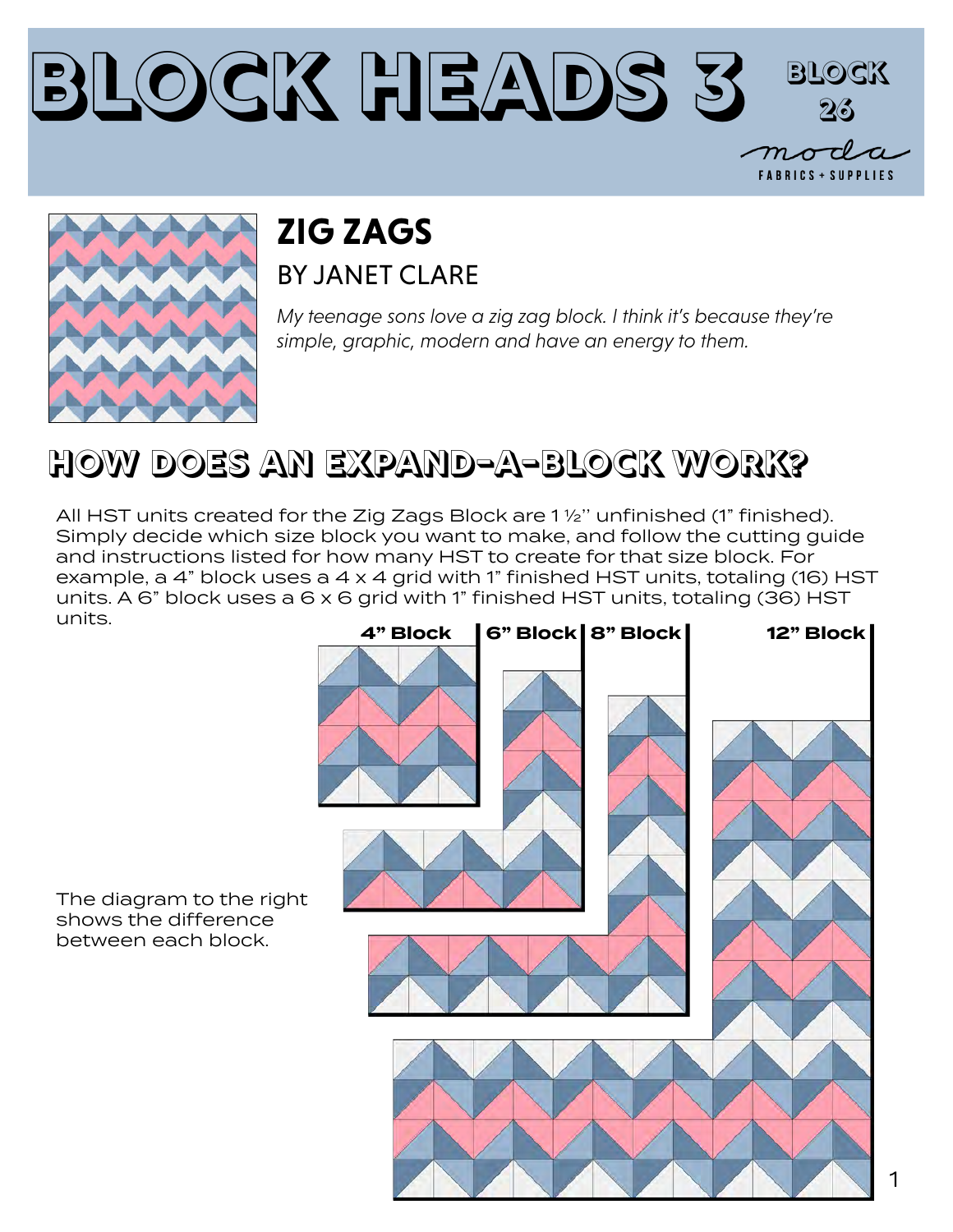# **CUTTING INSTRUCTIONS:**

(For fabric choices refer to the diagram. Block is shown using (4) colors. A triangles are shown as background fabric, B triangles are shown as light blue, C triangles are shown as dark blue and D triangles are shown as pink. Quantity of triangles to cut varies by size of block. Follow cutting chart below for accurate quantities of triangles.)



**Block shown is the 4" block.**

#### **For fabrics A-D, cut each square once diagonally to create (2) triangles.**

|    | 4" Block         | 6" Block          | 8" Block          | 12" Block         |
|----|------------------|-------------------|-------------------|-------------------|
| А: | Cut (4) 17/8"    | Cut (9) 17/8"     | Cut (16) 17/8"    | Cut (36) 17/8"    |
|    | squares; create  | squares; create   | squares; create   | squares; create   |
|    | (8) A triangles. | (18) A triangles. | (32) A triangles. | (72) A triangles. |
| B: | Cut (4) 17/8"    | Cut (9) 17/8"     | Cut (16) 17/8"    | Cut (36) 17/8"    |
|    | squares; create  | squares; create   | squares; create   | squares; create   |
|    | (8) B triangles. | (18) B triangles. | (32) B triangles. | (72) B triangles. |
| C: | Cut (4) 17/8"    | Cut (9) 17/8"     | Cut (16) 17/8"    | Cut (36) 17/8"    |
|    | squares; create  | squares; create   | squares; create   | squares; create   |
|    | (8) C triangles. | (18) C triangles. | (32) C triangles. | (72) C triangles. |
| D: | Cut (4) 17/8"    | Cut (9) 17/8"     | Cut (16) 17/8"    | Cut (36) 17/8"    |
|    | squares; create  | squares; create   | squares; create   | squares; create   |
|    | (8) D triangles. | (18) D triangles. | (32) D triangles. | (72) D triangles. |

## **ASSEMBLY INSTRUCTIONS:**

- 1. Use the following instructions to create all HST units. Place (1) triangle from (2) colors right sides together and egdes aligned.
- 2. Sew along the longest edge using a  $\frac{1}{4}$ " seam.
- 3. Trim HST unit to measure 1 ½" unfinished (1" finished).



- 4. Press seam toward the dark fabric.
- 5. Use the following guide to create HST units in the correct quantity and fabric pairing for each size block. HST units are paired as A/B, A/C, B/D and C/D. Diagrams show accurate fabric pairings.

|  | a. 4" Block: |
|--|--------------|
|  |              |

- b. 6" Block:
- 1. A/B: Create (9)
- 1. A/B: Create (4) 2. A/C: Create (4)
- 3. B/D: Create (4) 2. A/C: Create (9)
	- 3. B/D: Create (9)
- 4. C/D: Create (4) 4. C/D: Create (9)
- c. 8" Block:

1. A/B: Create (16) 2. A/C: Create (16) 3. B/D: Create (16) 4. C/D: Create (16)

- d. 12" Block:
	- 1. A/B: Create (36)
	- 2. A/C: Create (36)
	- 3. B/D: Create (36)
	- 4. C/D: Create (36)





 $3$ lock  $26 - ZigZags$ Block 26 - Zig Zags lanet Clare